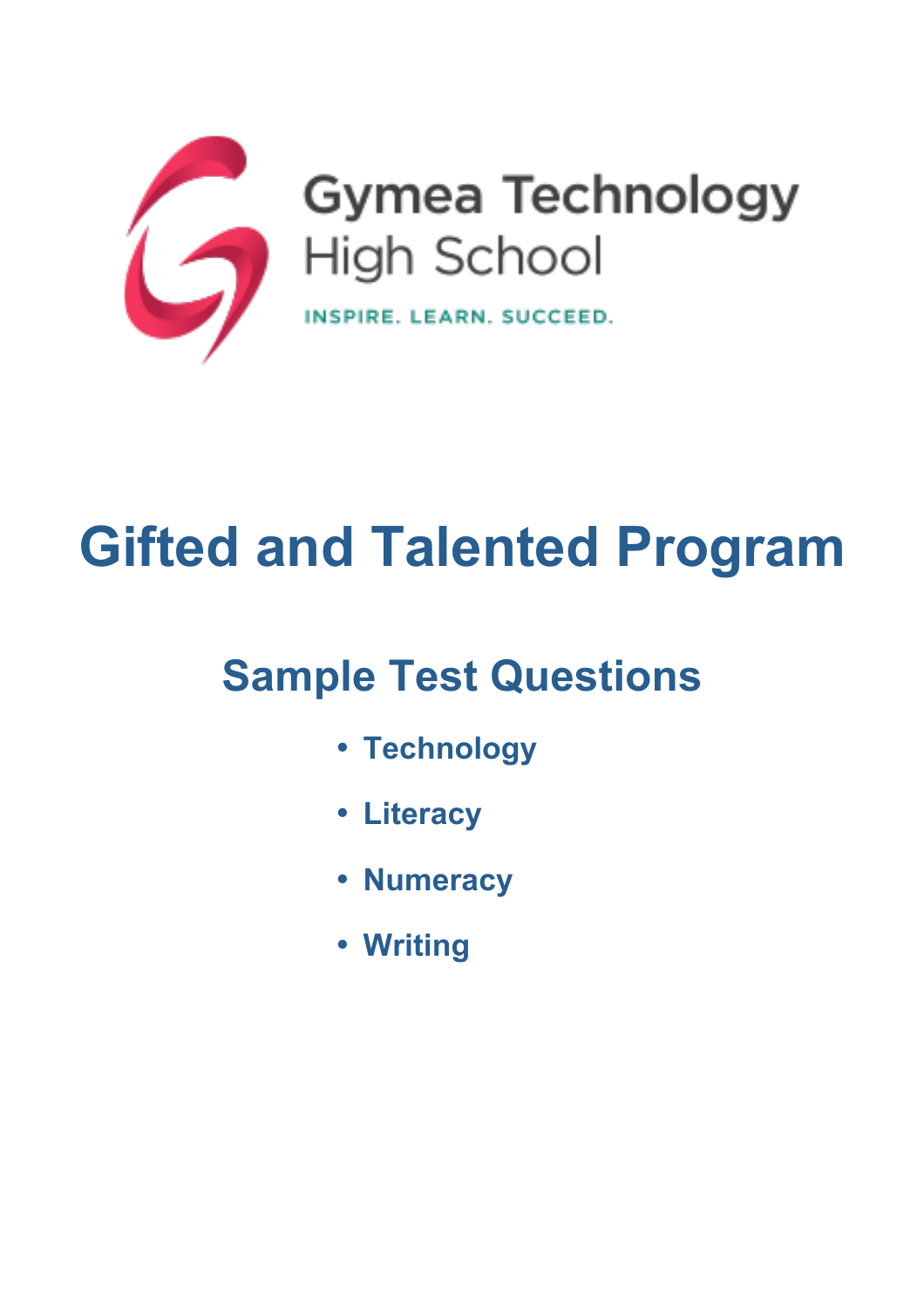## **Sample Technology Questions**

#### Question 1: What does ' **www** ' stand for?

Question 2: When turning off either a Apple or a Windows computer, you must always ensure that you shut down correctly. Failure to do this will result in temporary files being created on the computers hard drive, using up valuable memory.

Which of the following is the most acceptable way to turn off a computer?

- a. Pull the powercord from the back of the computer
- b. Go to the menu option 'Shut down'.
- c. Turn the computer off at the powerpoint
- d. Turn the monitor off

#### Question 3: What is represented in cell A9?

|                | А                   | B            | Ĉ        | D       | E       |  |
|----------------|---------------------|--------------|----------|---------|---------|--|
| 1              |                     |              |          |         |         |  |
| $\frac{2}{3}$  | Jack's Pocket Money |              |          |         |         |  |
|                |                     |              |          |         |         |  |
| $\overline{4}$ | Date                | Description  | Received | Spent   | Balance |  |
| 5              | 28-Jun              | Pocket money | \$30.00  |         | \$30.00 |  |
| 6              | 29-Jun              | Movie ticket |          | \$8.00  | \$22.00 |  |
|                | 30-Jun              | Lunch        |          | \$5.00  | \$17.00 |  |
| 8              | 1-Jul               | Lunch        |          | \$5.00  | \$12.00 |  |
| 9              | 4-Jul               | Pocket money | \$30.00  |         | \$42.00 |  |
| 10             |                     |              |          |         |         |  |
| 11             | Balance             |              | \$60.00  | \$18.00 | \$42.00 |  |

- a. Pocket Money
- b. 4/06
- c. 4th July
- d. Balance

Question 4: Many internet browsers have a 'bookmark feature' which marks:

- a. a place to return to later on
- b. the beginning of a word processing document
- c. a place with a graphic of a bookmark
- d. the beginning and the end of a section for publication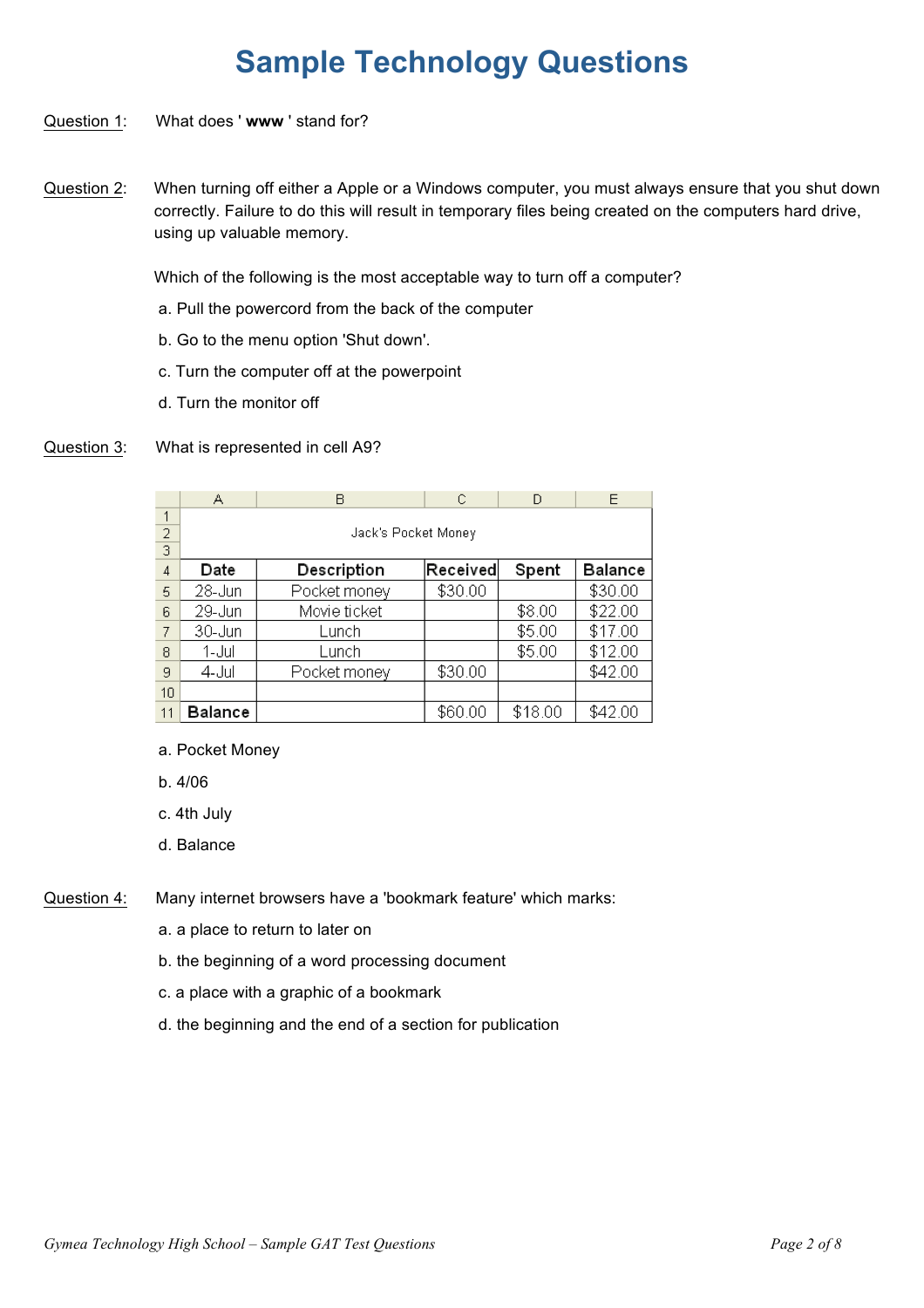#### Question 5: Which of the following functions must have been used in writing the sentence?



Select one:

- a. bold, italics, underlined, fontsize 12
- b. Fontsize 10, italics, bold
- c. fontsize 22, bold
- d. fontsize 14, strikethrough, bold, italic
- Question 6: Most Programs with a menu at the top have similar menu headings. The diagram below shows a typical menu heading.

File Edit View Insert Format Tools Data Window

Where are you likely to find the 'Print' item?

Select one:

- a. In the 'File' Menu?
- b. In the 'Format' Menu
- c. In the 'Tools' Menu
- d. In the 'Window' menu
- Question 7: Ari attached a file to this email he wrote to Sam.

|                                               | Science Week - Message - Microsoft Word                                                                                                                                                      |
|-----------------------------------------------|----------------------------------------------------------------------------------------------------------------------------------------------------------------------------------------------|
|                                               | File Edit View Insert Format Tools<br>Table Window Help<br>Final Showing Markup · Show · 公 ② 公 · 公 · 仁 · 国<br><b>□Send ( → 图 克   ↓ ▼ 出 Options → HTML</b><br>This message has not been sent. |
| <b>BB</b> To<br>BB <sub>Cc.</sub><br>Subject: | Sam T<br><b>Science Week</b>                                                                                                                                                                 |
| Attach                                        | <sup>图</sup> ] My Experiment.doc (23 KB)                                                                                                                                                     |
| Dear Sam,<br>Ari                              | What do you think of my latest experiment?                                                                                                                                                   |

Which button did Ari click to attach the document?

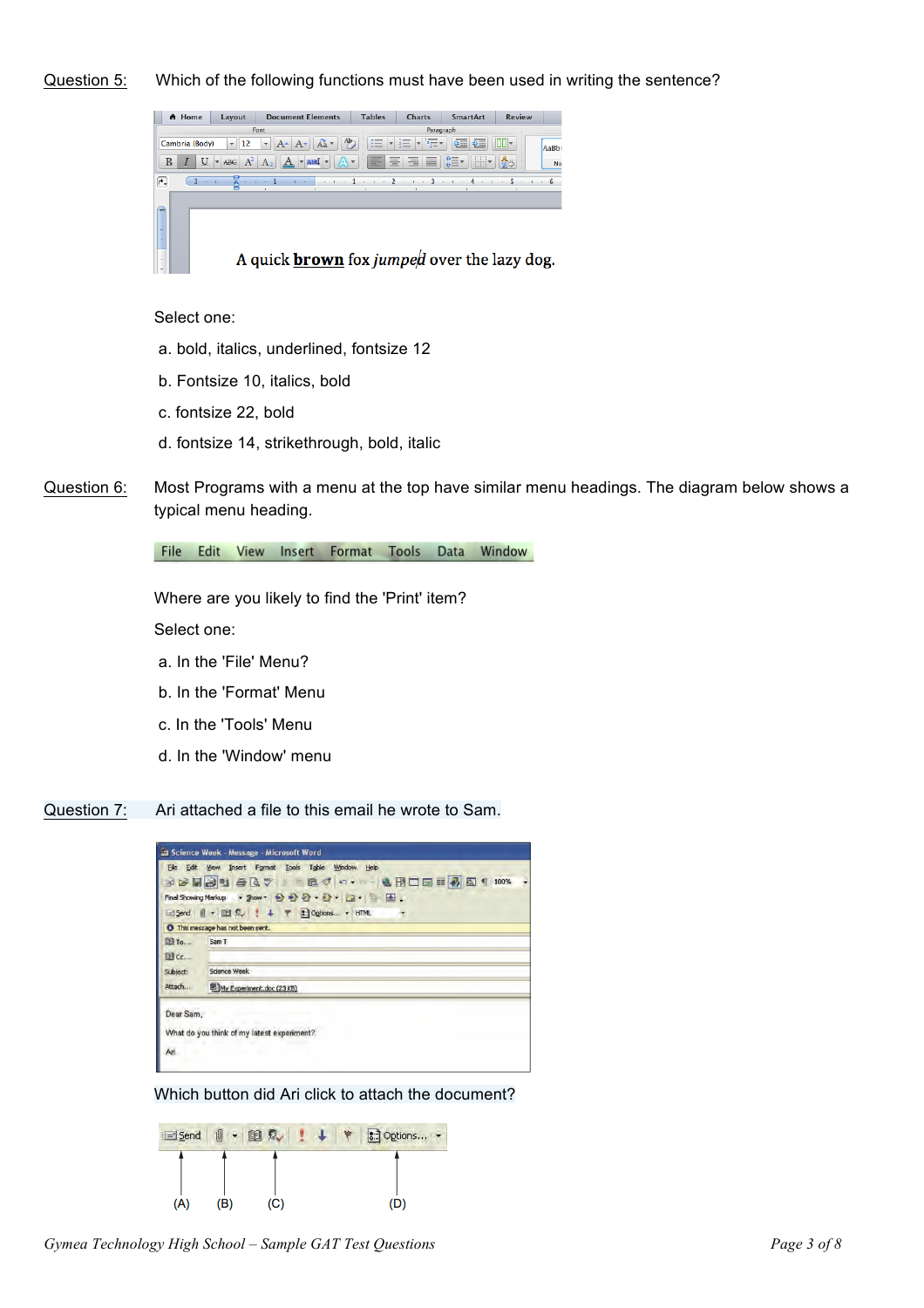#### Question 8: This passage was produced with a Word Processing Program:

Clothing refers to any covering for the human body. The wearing of clothing is exclusively a human characteristic and is a feature of most human societies. The amount and type of clothing worn depends on functional considerations (such as a need for warmth or protection from the elements) and social considerations. In some situations the minimum amount of clothing (i.e. covering of a person's genitals) may be socially acceptable, while in others much more clothing is expected.

The Paragraph is:

- a. right justified
- b. left justified
- c. justified
- d. centred
- Question 9: A person wants to find a file that they made around the 4th or 5th April 2011 and last changed on the 30th April 2011. They can't remember what they called the file or where they saved it.

How should they search for the file to make their job easier?

- a. Date created
- b. Date modified
- c. Name
- d. Size

Question 10: Ashley wants to change the size of this pig.



What does Ashley do to change the size of the pig?

- a. Select and drag the right side middle point
- b. Go to Zoom, and view at 50%
- c. Select and drag bottom right side point
- d. Insert a different start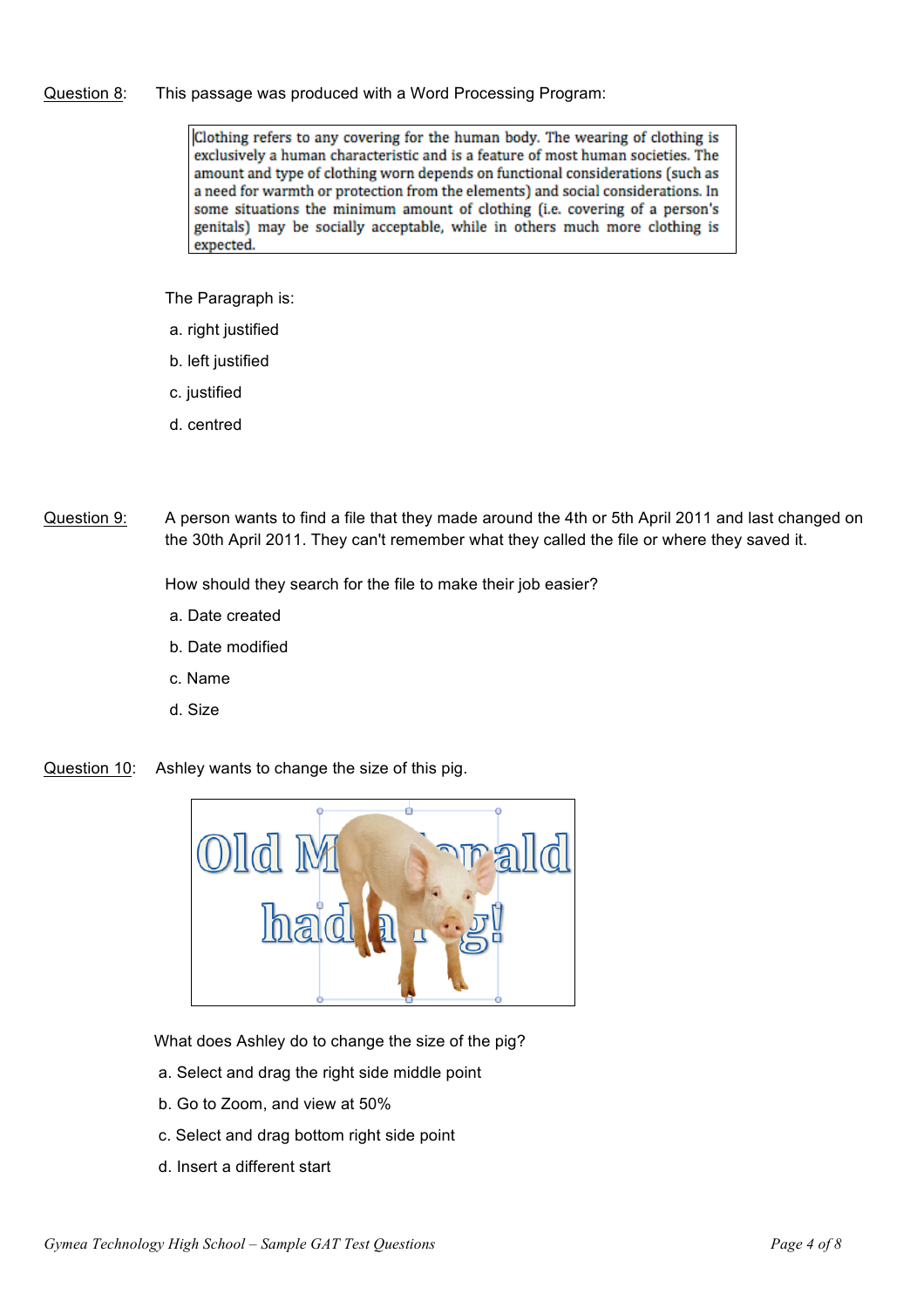## **Sample Literacy Questions**

- Question 1: Choose which one of the following is spelled correctly:
	- a. undoutedly
	- b. undoubtedley
	- c. undoubtedly
	- d. undoubtedlly
- Question 2: nib is to pen as lens is to
	- a. glass
	- b. seeing
	- c. telescope
	- d. focus
- Question 3: Which word does not have a similar meaning to **amiss**
	- a. improper
	- b. avoid
	- c. incorrect
	- d. unsuitable

Question 4: Which word means **to deter; to discourage**

- a. appreciate
- b. diminish
- c. empathize
- d. daunt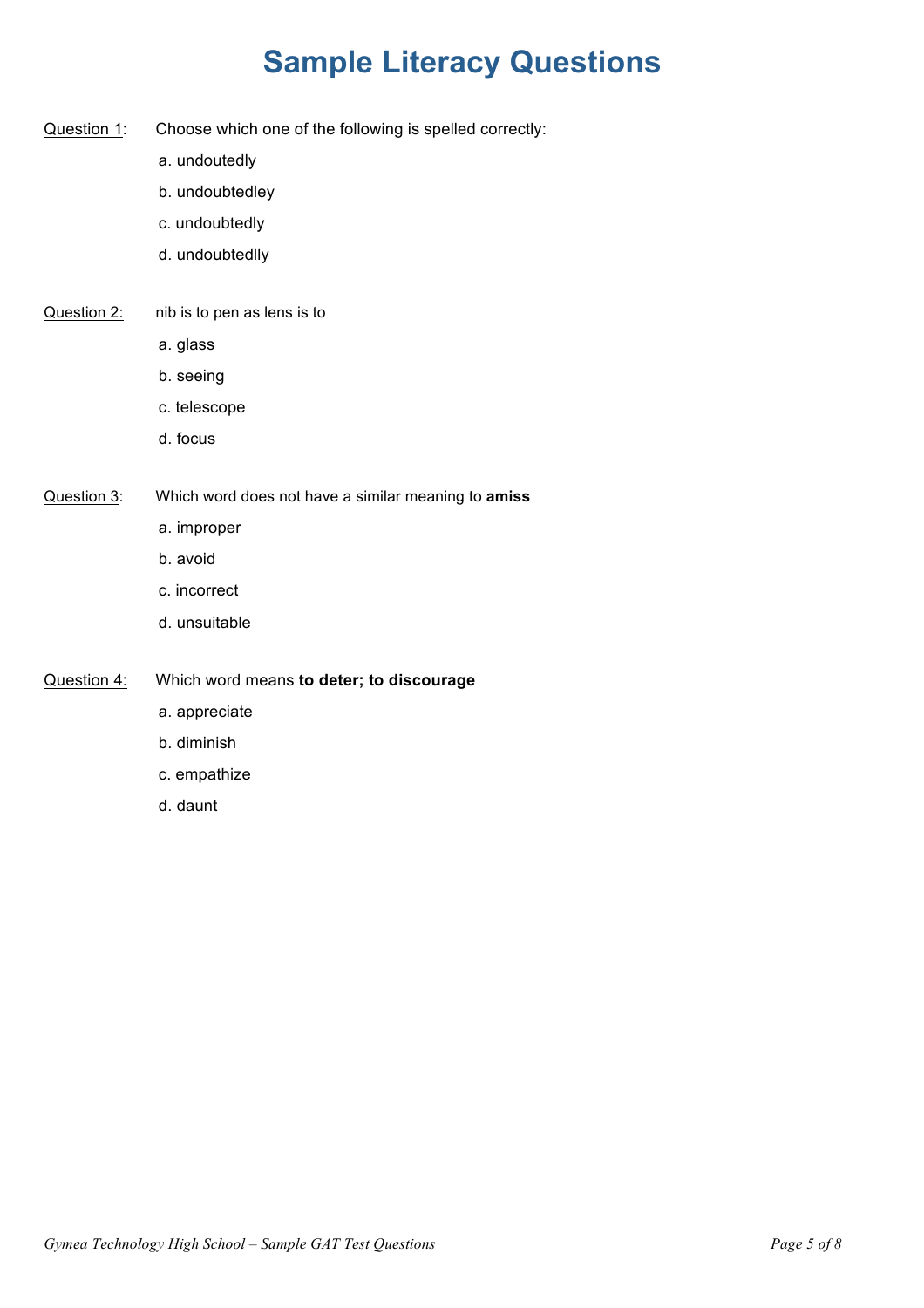## **Sample Numeracy Questions**

Question 1: What is 23,499,999 to the nearest million? a. 2300000 b. 2400000 c. 23000000 d. 24000000 Question 2: 347 + 198 is best approximated by a. 550 b. 580 c. 590 d. 600 Question 3: 5.8 x 6.1 x 9.8 is best approximated by a. 560 b. 480 c. 250 Question 4: 5% of 97326 a. 5000 b. 4400 c. 4500 d. 4800 Question 5: Amber is riding a bike at an average speed of 45 km/h. How long in minutes will it take Amber to travel 4.5km? a. 6 minutes b. 45 minutes c. 3 minutes d. 10 minutes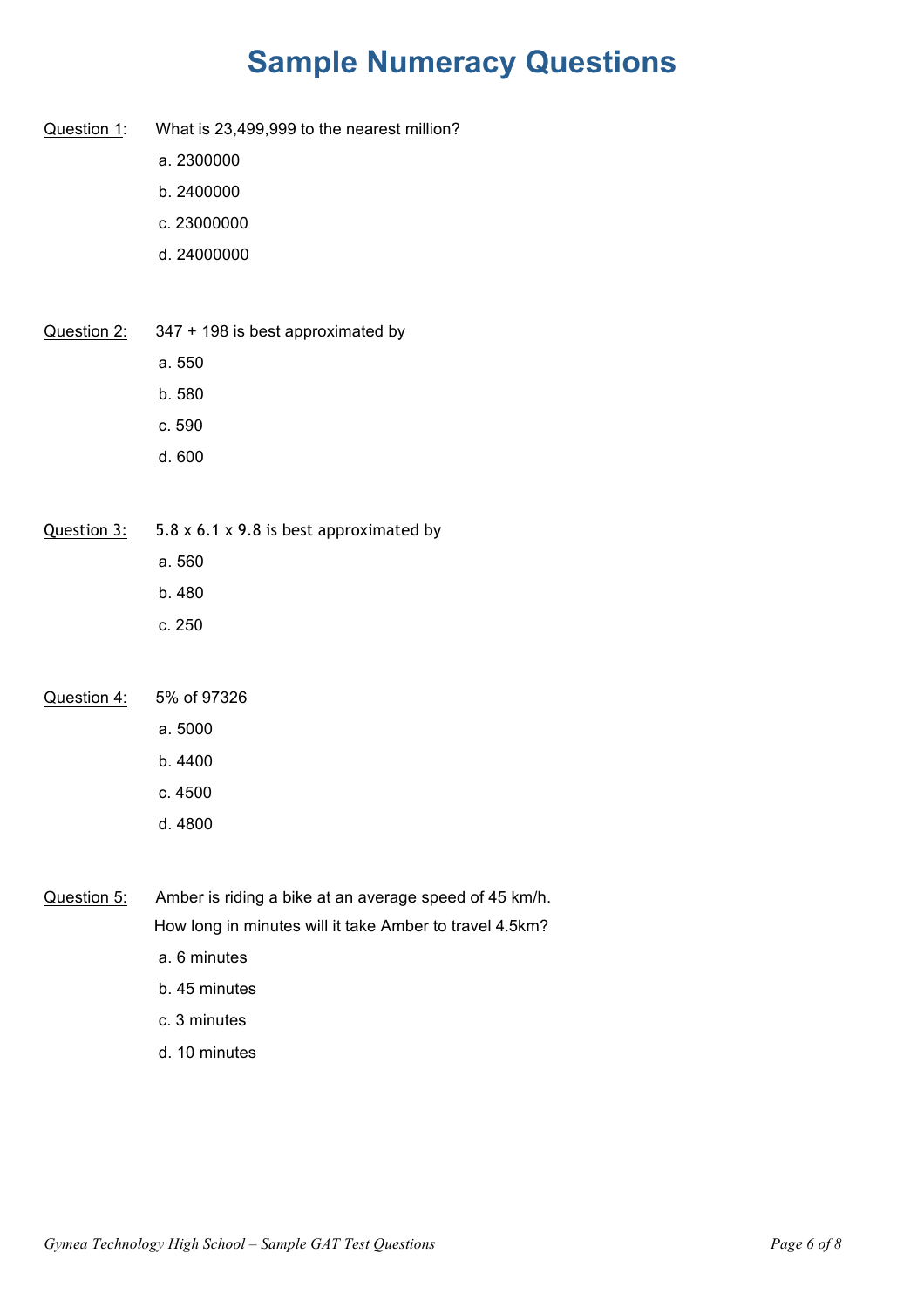Question 6: Danny does the following sum on his scientific calculator: 3 + 150 / 6.

Danny gets 3.04 as his answer. What did Danny do wrong?

- a. Danny got his BODMAS wrong
- b. The answer should be more like 30
- c. Danny got it right
- d. Danny did 6 / 150 and added 3 instead of 150 / 6 then add 3
- Question 7: Eight Friends go to a fireworks display. The table shows the entry costs. Six of the friends are 16 years old. Two of them are 15 years old.

| Adults (16 years and<br>over)                     | \$5 |  |
|---------------------------------------------------|-----|--|
| Children (aged 2)<br>years and under 16<br>years) | \$3 |  |
| Infants (under 2<br>vears)                        | NII |  |

What is the total entry costs for the friends

- a. \$36
- b. \$40
- c. \$28.00
- d. \$30